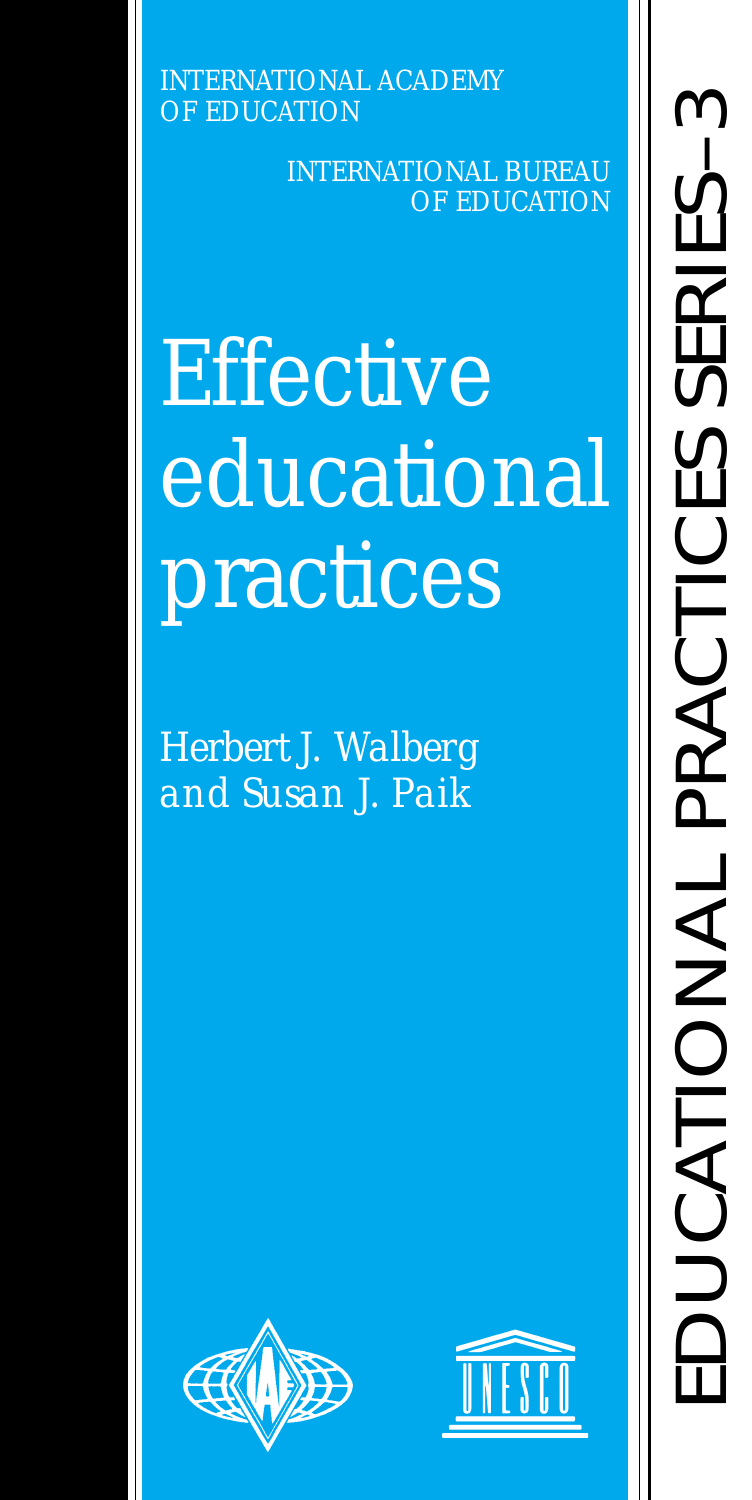### The International Academy of Education

The International Academy of Education (IAE) is a not-forprofit scientific association that promotes educational research, its dissemination, and the implementation of its implications. Founded in 1986, the Academy is dedicated to strengthening the contributions of research, solving critical educational problems throughout the world, and providing better communication among policy makers, researchers and practitioners. The seat of the Academy is at the Royal Academy of Science, Literature and Arts in Brussels, Belgium, and its co-ordinating centre is at Curtin University of Technology in Perth, Australia.

The general aim of the IAE is to foster scholarly excellence in all fields of education. Towards this end, the Academy provides timely syntheses of research-based evidence of international importance. The Academy also provides critiques of research, its evidentiary basis, and its application to policy.

The current members of the Board of Directors of the Academy are:

- Erik De Corte, University of Leuven, Belgium *(President)*;
- Herbert Walberg, University of Illinois at Chicago, United States of America *(Vice President)*;
- Barry Fraser, Curtin University of Technology, Australia *(Executive Director)*;
- Jacques Hallak, International Bureau of Education, Switzerland;
- Michael Kirst, Stanford University, United States of America;
- Ulrich Teichler, University of Kassel, Germany;
- Margaret Wang, Temple University, United States of America.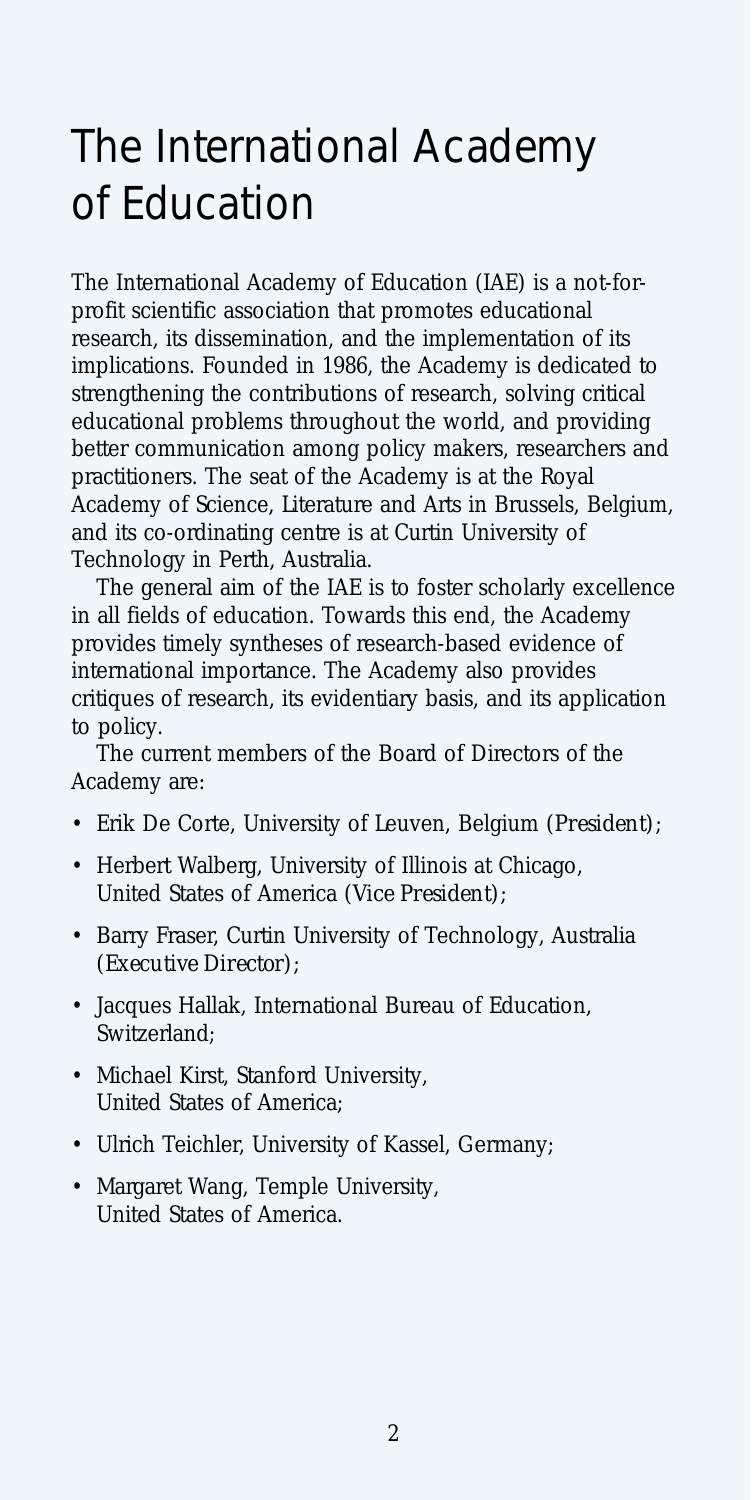### Preface

This booklet on effective educational practices has been adapted for inclusion in the Educational Practices Series developed by the International Academy of Education and distributed by the International Bureau of Education and the Academy. As part of its mission, the Academy provides timely syntheses of research on educational topics of international importance. This booklet is the third in the series on educational practices that generally improve learning.

I originally prepared the material in this booklet for the generic section of the *Handbook of research on improving student achievement*, edited by Gordon Cawelti, and published in a second edition in 1999 by the Educational Research Service (ERS). The *Handbook*, which also includes chapters on subjects such as mathematics and science, is available from ERS (2000 Clarendon Boulevard, Arlington, VA 22201-2908, United States of America; telephone: (1) 800-791-9308; fax: (1) 800- 791-9309; e-mail: msic@ers.org; and web site: www.ers.org).

ERS is a not-for-profit research foundation serving the research and information needs of educational leaders and the public. Established in 1973, ERS is sponsored by seven organizations: the American Association of School Administrators; the American Association of School Personnel Administrators; the Association of School Business Officials; the Council of Chief State School Officers; the National Association of Elementary School Principals; the National Association of Secondary School Principals; and the National School Public Relations Association. As Vice-President of the IAE and Series Editor, I express the gratitude of the Academy's officers to ERS officials who have allowed us to make the material adapted from the *Handbook* available to educators in many countries.

For their review of the material in this booklet, I thank Professors Lorin Anderson, Jere Brophy and Margaret Wang, and fourteen of my doctoral students. Any shortcomings of this booklet are attributable to me.

I also thank my co-author, Susan Paik, for helping to adapt the material in my *Handbook* chapter for this booklet intended for educators in various parts of the world. Susan is a doctoral candidate at the University of Illinois at Chicago, where she has taught. As a volunteer, she has participated in projects in Africa, Asia, Central America, Europe and the United States. She has presented her research at Oxford University in the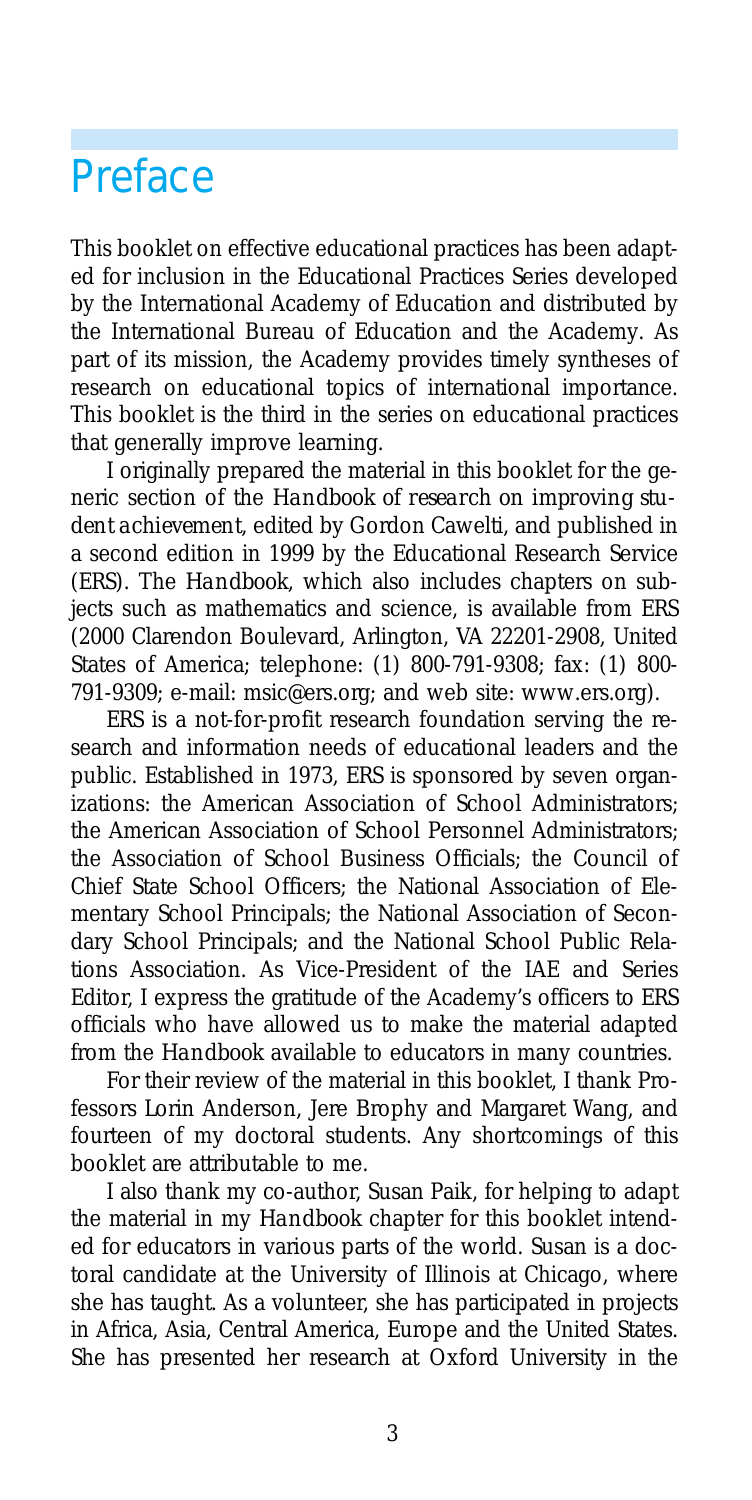United Kingdom, the University of Cape Town in South Africa, and at professional meetings in Australia, South America and the United States. In Chicago, she founded and directed a character-development programme for inner-city youth.

The officers of the International Academy of Education are aware that this booklet is based on research carried out primarily in economically advanced countries. The booklet, however, focuses on aspects of learning that appear to be universal in much formal schooling. The practices presented here seem likely to be generally applicable throughout the world. Even so, the principles should be assessed with reference to local conditions, and adapted accordingly. In any educational setting, suggestions or guidelines for practice require sensitive and sensible application, and continuing evaluation.

HERBERT J. WALBERG,

Editor, IAE Educational Practices Series, University of Illinois at Chicago.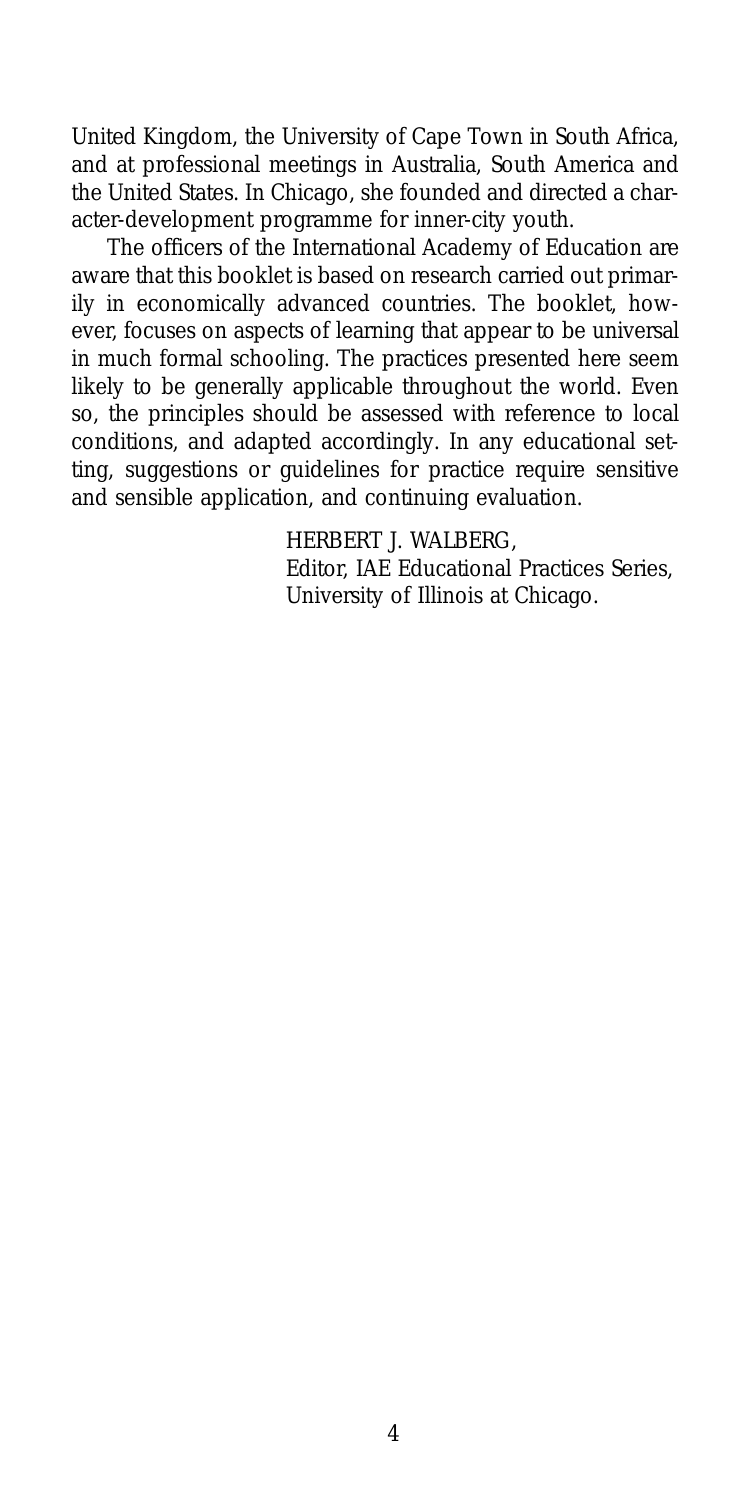### Table of contents

Introduction, *page 6*

- 1. Parent involvement, *page 7*
- 2. Graded homework, *page 9*
- 3. Aligned time on task, *page 11*
- 4. Direct teaching, *page 12*
- 5. Advance organizers, *page 13*
- 6. The teaching of learning strategies, *page 14*
- 7. Tutoring, *page 16*
- 8. Mastery learning, *page 17*
- 9. Co-operative learning, *page 18*
- 10. Adaptive education, *page 20*

References, *page 22*

This publication has been produced in 2000 by the International Academy of Education (IAE), Palais des Académies, 1, rue Ducale, 1000 Brussels, Belgium, and the International Bureau of Education (IBE), P.O. Box 199, 1211 Geneva 20, Switzerland.

It is available free of charge and may be freely reproduced and translated into other languages. Please send a copy of any publication that reproduces this text in whole or in part to the IAE and the IBE. This publication is also available on the Internet in its printed form, see:

#### **http://www.ibe.unesco.org**

The authors are responsible for the choice and presentation of the facts contained in this publication and for the opinions expressed therein, which are not necessarily those of UNESCO/IBE and do not commit the organization. The designations employed and the presentation of the material in this publication do not imply the expression of any opinion whatsoever on the part of UNESCO/IBE concerning the legal status of any country, territory, city or area, or of its authorities, or concerning the delimitation of its frontiers or boundaries.

Printed in Switzerland by PCL, Lausanne.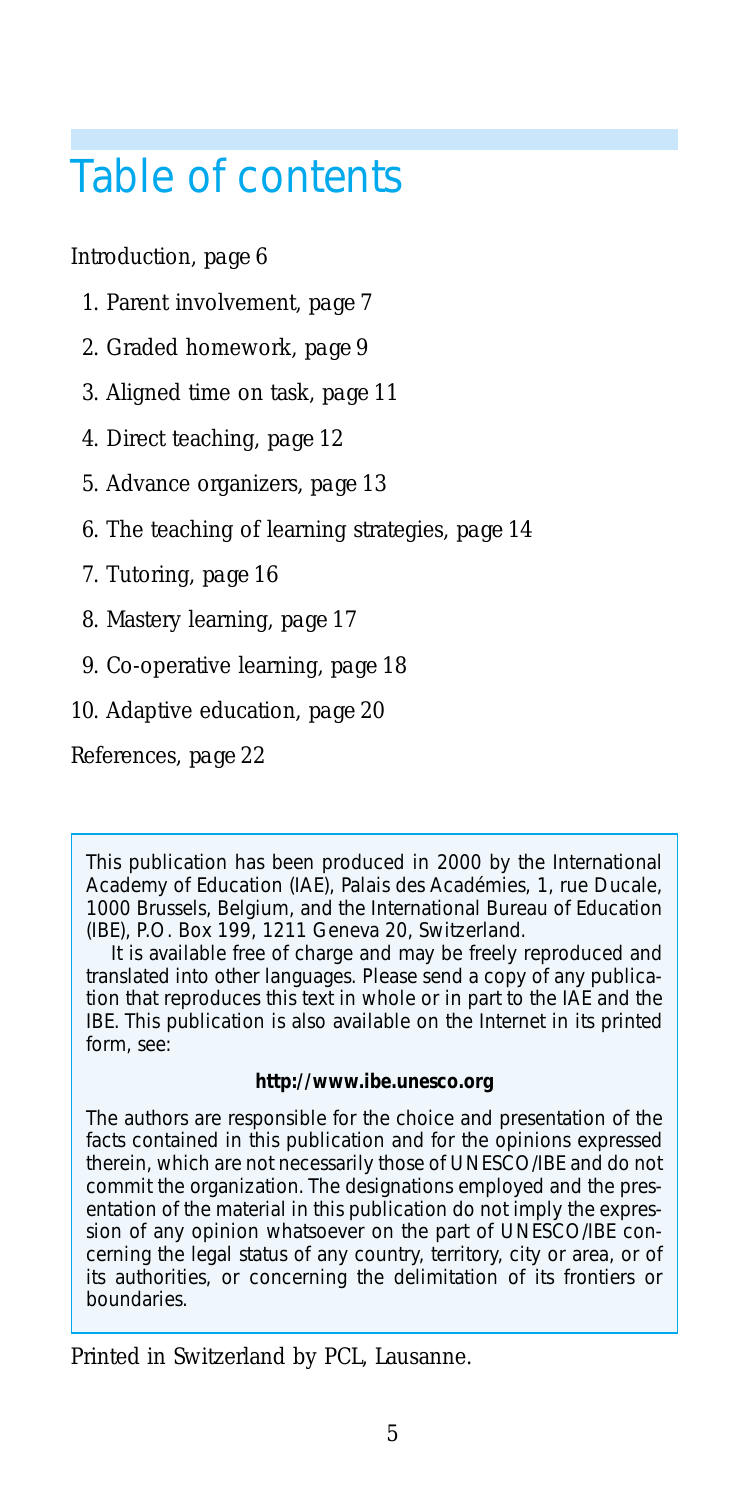### **Introduction**

The practices described in this booklet can generally be applied to classroom subjects in primary and secondary schools. They show large, positive learning effects for students in widely varying conditions. Educators may find the many references valuable in investigating the applicability of the practices in their particular circumstances. As with all educational practices, of course, they can be effectively or ineffectively planned and conducted, and the results may vary accordingly.

The research on these practices has accumulated over half a century. Several of the major references used are studies conducted by my colleagues and myself. These studies compiled the results of research summaries and synthesized several hundred investigations of educational practices by many scholars. The practices were further investigated by analysing large national and international achievement surveys. Much of the research employed examinations covering the facts and principles of the usual or predominant academic subjects. The research is less pertinent to art, music and athletics, subjects that may have a more behavioural and less academic emphasis. Nor did the research concentrate on such aspects of learning as writing, problem-solving and completing laboratory projects. Research on these subjects and skills may be found in the references and elsewhere, and the Academy may sponsor booklets on these matters.

As mentioned above, the practices in this booklet are generally powerful and consistent in promoting important aspects of academic learning. Some other practices are nearly as good. For further reading on many effective practices, the following works may be consulted: Husén & Postlethwaite, 1994; Lipsey & Wilson, 1993; Walberg, 1984; Walberg & Haertel, 1997; Wang, Haertel & Walberg, 1993b; and Waxman & Walberg, 1999.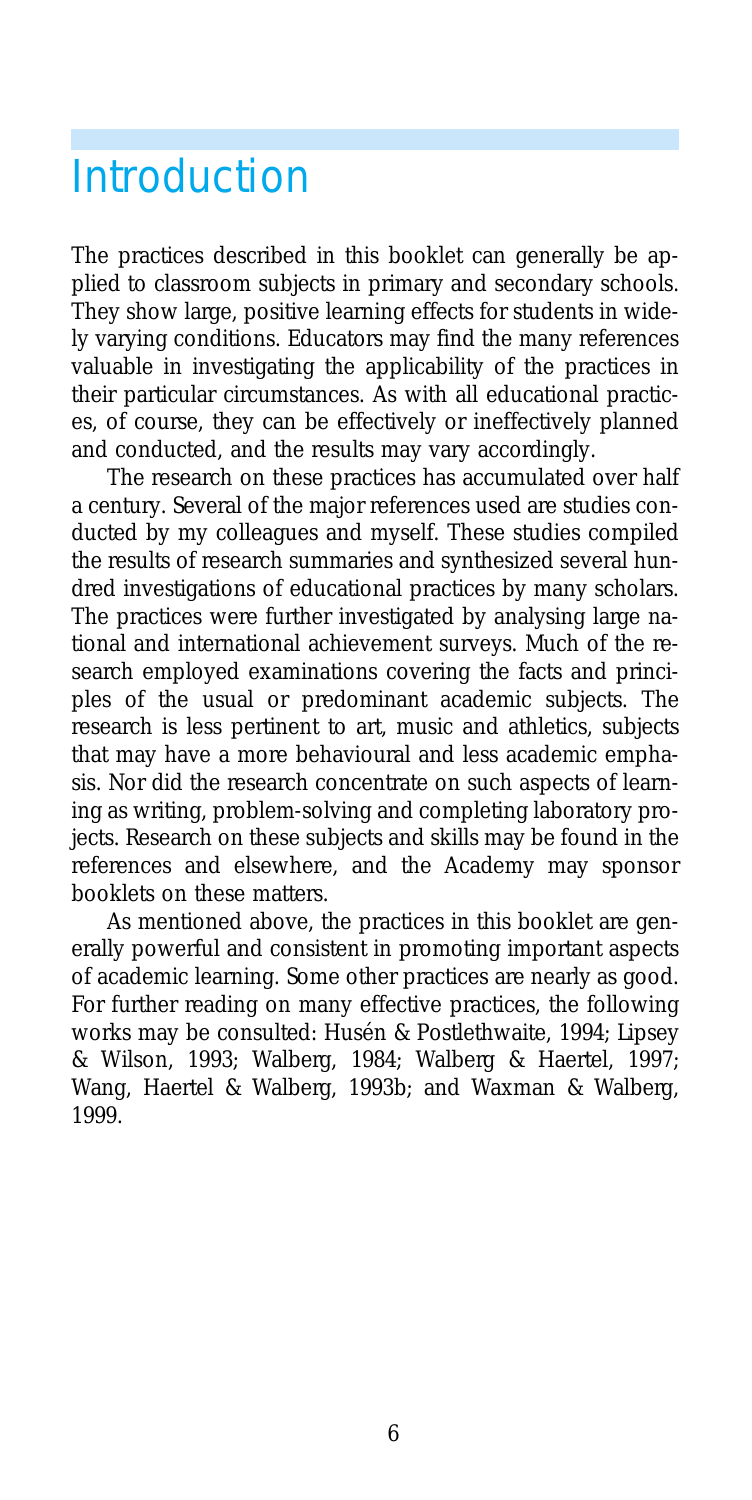### 1. Parent involvement

Learning is enhanced when schools encourage parents to stimulate their children's intellectual development.

#### **Research findings**

Dozens of studies have shown that the home environment has a powerful effect on what children and youth learn within and outside school. This environment is considerably more powerful than the parents' income and education in influencing what children learn in the first six years of life and during the twelve years of primary and secondary education. One major reason that parental influence is so strong is that, from infancy until the age of 18, children spend approximately 92% of their time outside school under the influence of their parents.

Co-operative efforts by parents and educators to modify these alterable academic conditions in the home have strong, beneficial effects on learning. In twenty-nine controlled studies, 91% of the comparisons favoured children in such programmes over non-participant control groups.

#### **In the classroom**

Sometimes called 'the curriculum of the home', the home environment refers to informed parent/child conversations about school and everyday events; encouragement and discussion of leisure reading; monitoring and critical review of television viewing and peer activities; deferral of immediate gratification to accomplish long-term goals; expressions of affection and interest in the child's academic and other progress as a person; and perhaps, among such unremitting efforts, laughter and caprice. Reading to children and discussing everyday events prepare them for academic activities before attending school.

Co-operation between educators and parents can support these approaches. Educators can suggest specific activities likely to promote children's learning at home and in school. They can also develop and organize large-scale teacher/parent programmes to promote academically stimulating conditions and activities outside the school in a systematic manner.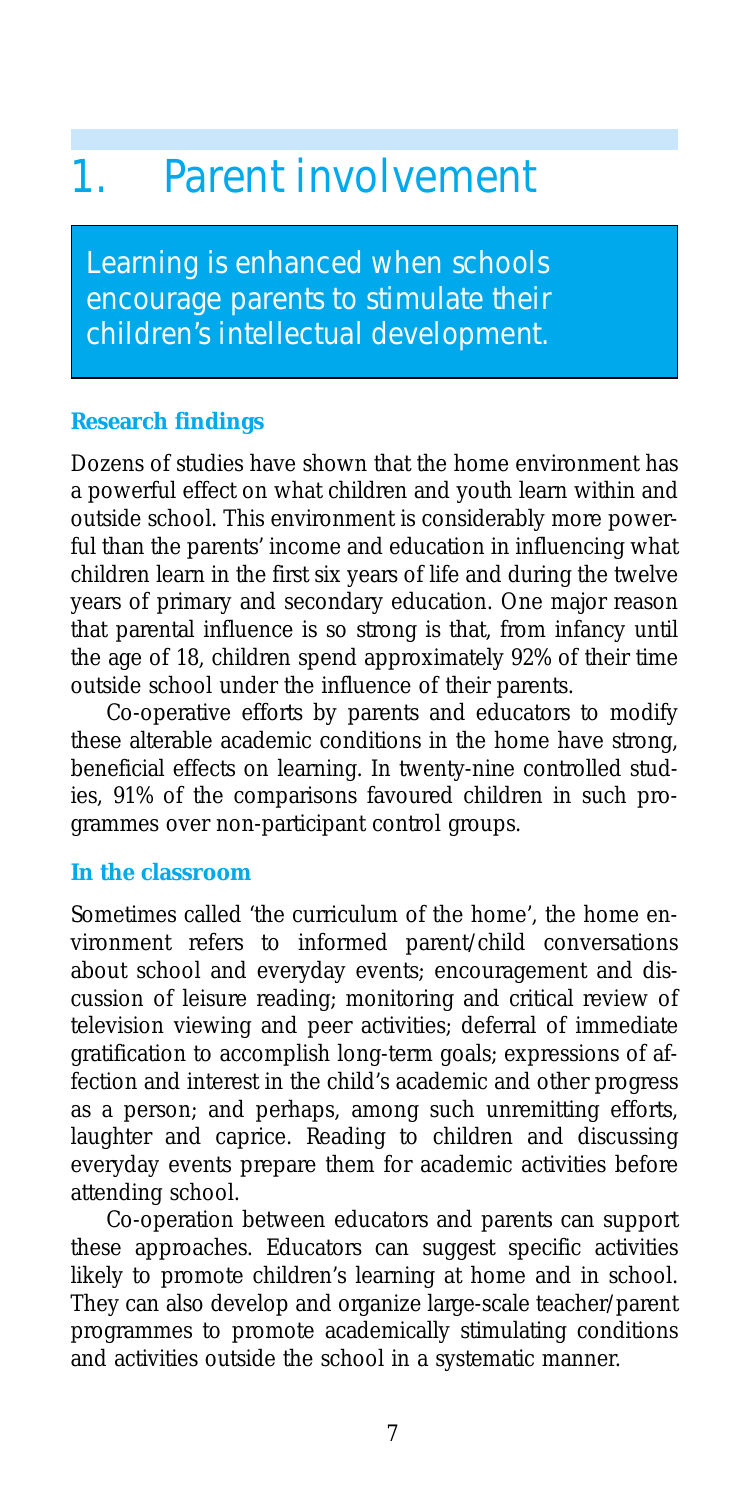**References:** Graue, Weinstein & Walberg, 1983; Iverson & Walberg, 1982; Peng & Wright, 1994; Stevenson, Lee & Stigler, 1986; Walberg, 1984; Walberg & Paik, 1997. Also, see the second booklet in the present series—*Parents and learning* by Sam Redding—which is devoted to this same subject.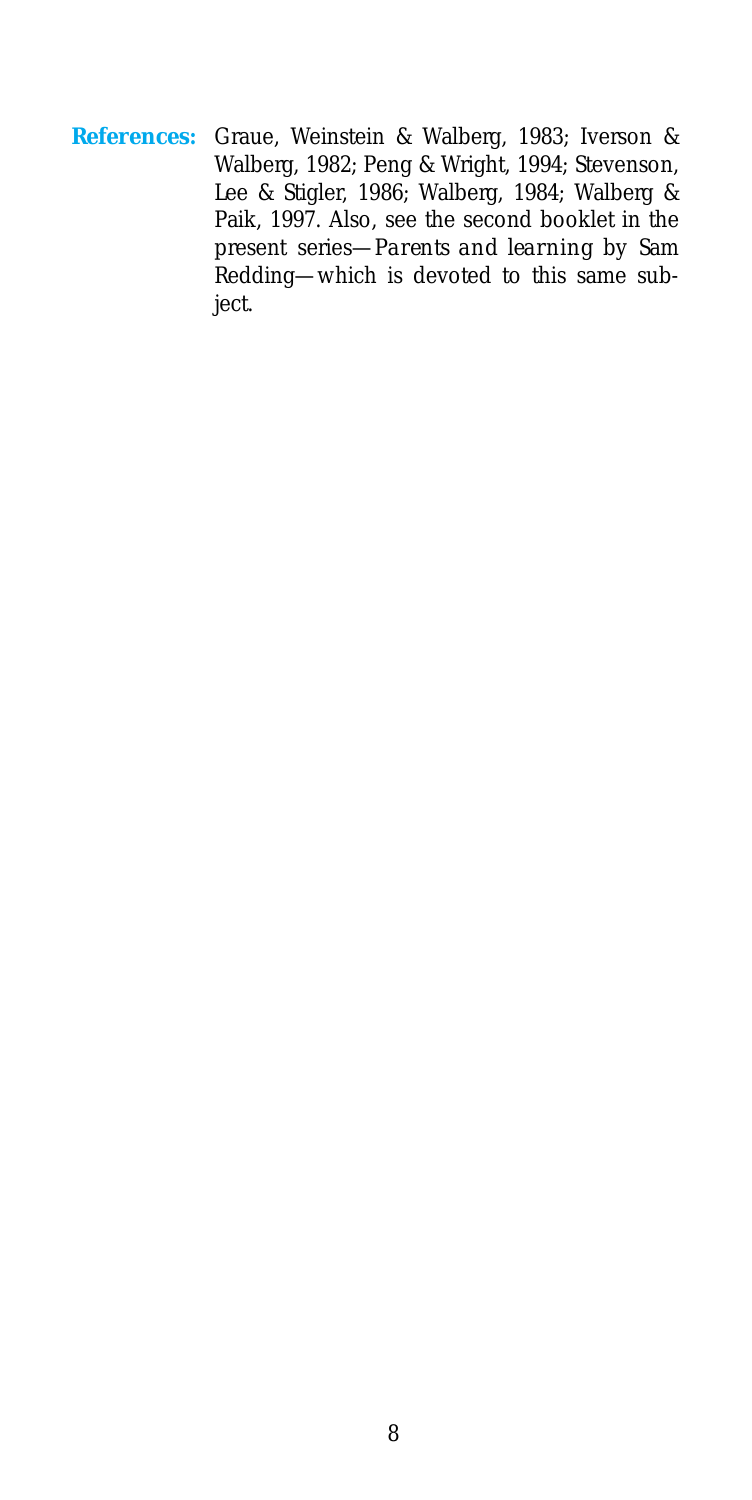### 2. Graded homework

Students learn more when they complete homework that is graded, commented upon and discussed by their teachers.

#### **Research findings**

A synthesis of more than a dozen studies of the effects of homework in various subjects showed that the assignment and completion of homework yield positive effects on academic achievement. The effects are almost tripled when teachers take time to grade the work, make corrections and specific comments on improvements that can be made, and discuss problems and solutions with individual students or the whole class. Homework also seems particularly effective in secondary school.

#### **In the classroom**

Among developed countries, the United States has the least number of school days because of the long summer vacation. Students also spend less time, on average, doing homework. Extending homework time is a proven way to lengthen study time and increase achievement, although the quality of the assignments and of the completed work are also important.

Like a three-legged stool, homework requires a teacher to assign it and provide feedback, a parent to monitor it and a student to do it. If one leg is weak, the stool may fall down. The role of the teacher in providing feedback—in reinforcing what has been done correctly and in re-teaching what has not—is the key to maximizing the positive impact of homework.

Districts and schools that have well-known homework policies for daily minutes of required work are likely to reap benefits. Homework 'hotlines' in which students may call in for help have proved useful. To relieve some of the workload of grading, teachers can employ procedures in which students grade their own and other students' work. In this way, they can learn co-operative social skills and how to evaluate their own and others' efforts.

The quality of homework is as important as the amount. Effective homework is relevant to the lessons to be learned and in keeping with students' abilities.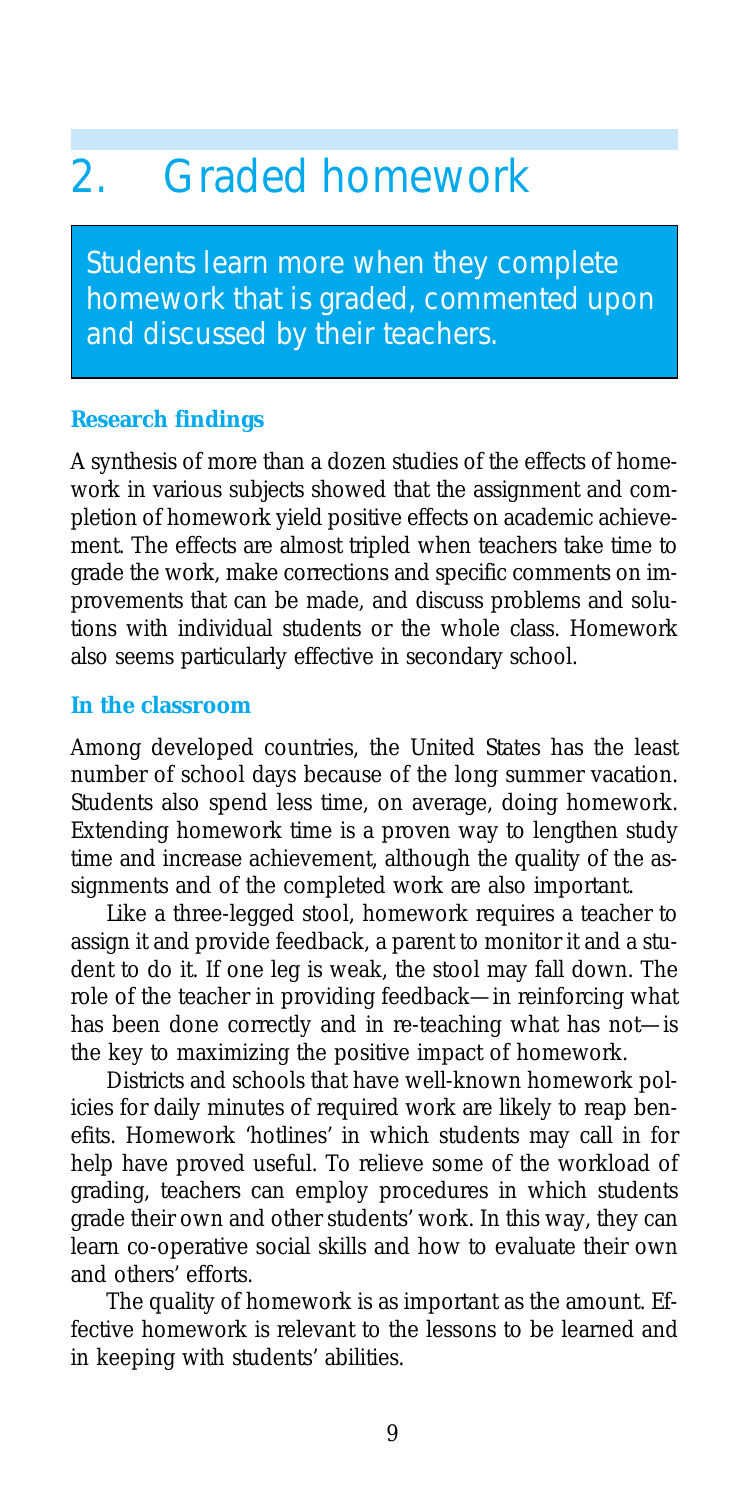**References:** Paschal, Weinstein & Walberg, 1984; Stevenson, Lee & Stigler, 1986; Walberg, 1984, 1994; Walberg & Haertel, 1997.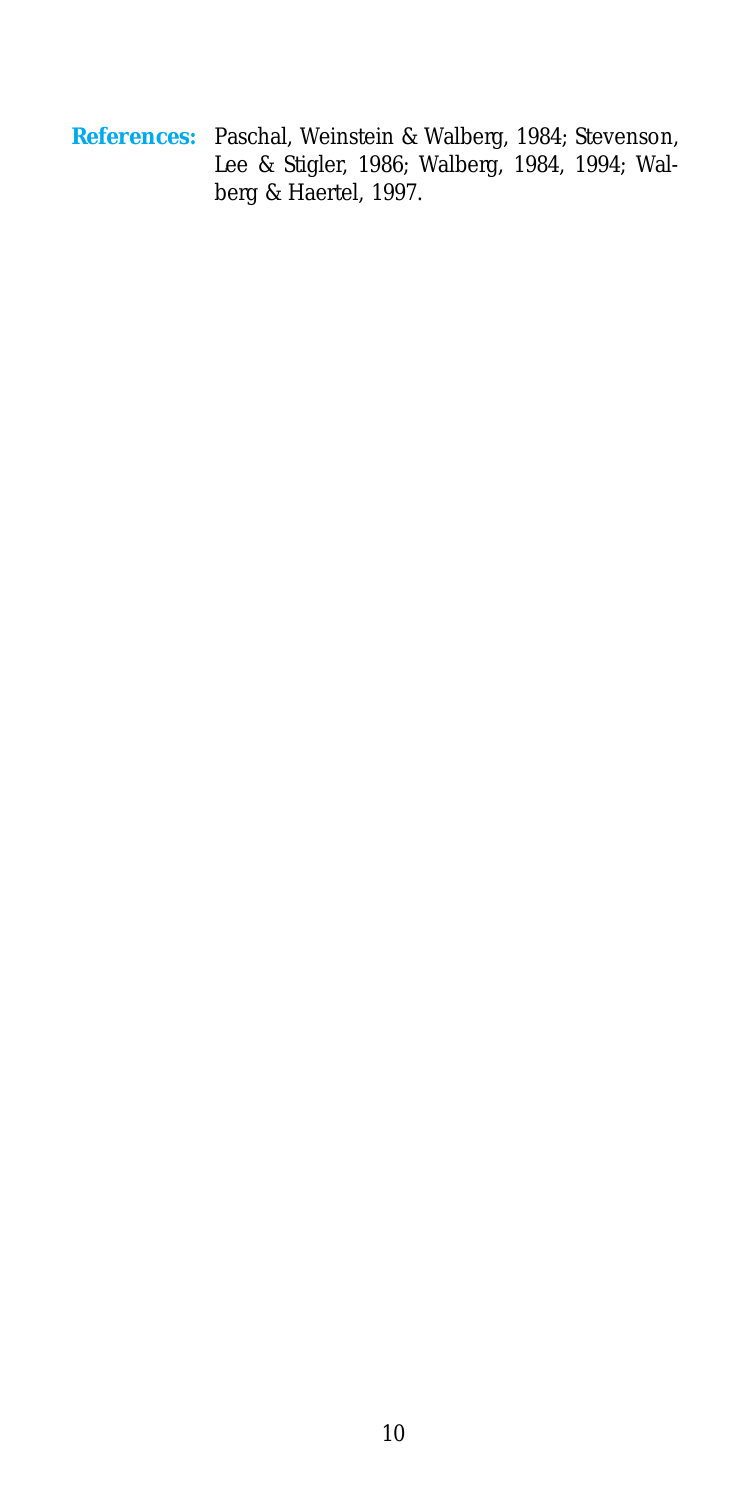## 3. Aligned time on task

Students who are actively focused on educational goals do best in mastering the subject matter.

#### **Research findings**

More than 130 studies support the obvious idea that the more students study, the more they learn. It is one of the most consistent findings in all educational research. Time alone, however, does not suffice. Learning activities should reflect educational goals. This alignment or co-ordination of means with goals can be called 'curricular focus'. A similar reform term is 'systemic reform', which means that the three components of the curriculum—(1) goals, (2) textbooks, materials and learning activities, and (3) tests and other outcome assessments are well matched in content and emphasis.

#### **In the classroom**

The amount learned reflects both study time and curricular focus. Curricular focus represents efforts to decide what should be learned by a given age or grade level, and then concentrating attention, time and energy on these elements. Consequently, students at a given grade level should have greater degrees of shared knowledge and skills as prerequisites for further learning; teachers may then avoid excessive review; and progress can be better assessed.

Teachers have the most direct role in ensuring that this emphasis is carried into the classroom. The teacher's skilful classroom management, by taking into account what is to be learned and identifying the most efficient ways to present it, increases effective study time. Students who are actively engaged in activities focused on specific instructional goals make more progress towards these goals.

**References:** Anderson & Walberg, 1994; Fredrick, 1980; Fredrick & Walberg, 1980; Stigler, Lee & Stevenson, 1987; Walberg & Fredrick, 1991; Walberg & Haertel, 1997; Walberg & Paik, 1997; Waxman & Walberg, 1999.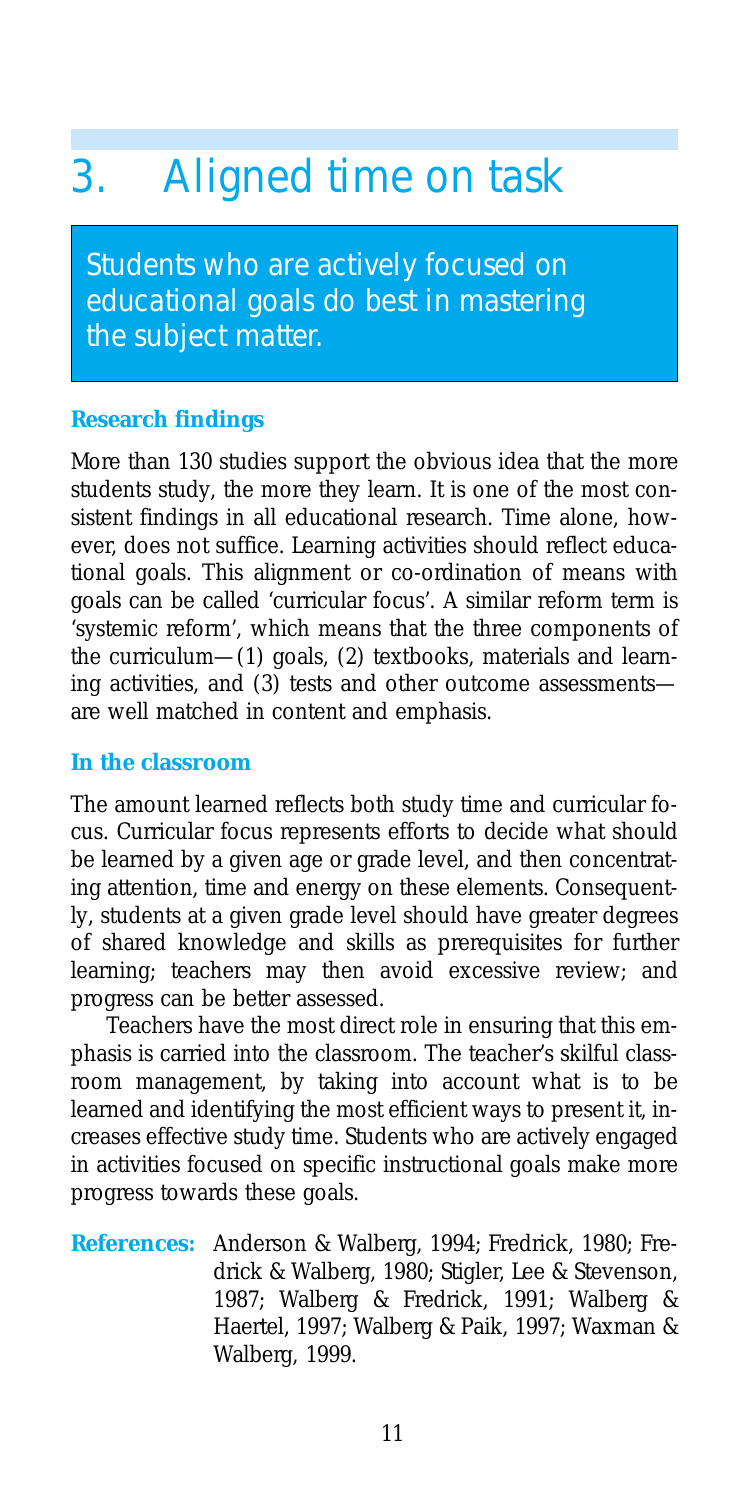## 4. Direct teaching

Direct teaching is most effective when it exhibits key features and follows systematic steps.

#### **Research findings**

Many studies show that direct teaching can be effective in promoting student learning. The process emphasizes systematic sequencing of lessons, a presentation of new content and skills, guided student practice, the use of feedback and independent practice by students. The traits of teachers employing effective direct instruction include clarity, task orientation, enthusiasm and flexibility. Effective direct teachers also clearly organize their presentations and occasionally use student ideas.

#### **In the classroom**

The use of direct teaching can be traced to the turn of the last century; it is what many citizens and parents expect to see in classrooms. Done well, it can yield consistent and substantial results. Whole-class teaching of diverse groups may mean that lessons are too advanced for slower students and too repetitive for the quick. In the last decade or two, moreover, theorists have tried to transfer more control of lesson planning and completion to students themselves so that they 'learn to learn', as several subsequent practices exemplify.

Six phased functions of direct teaching work well:

- 1. Daily review, homework check and, if necessary, reteaching;
- 2. Presentation of new content and skills in small steps;
- 3. Guided student practice with close teacher monitoring;
- 4. Corrective feedback and instructional reinforcement;
- 5. Independent practice in work at the desk and in homework with a high (more than 90%) success rate; and
- 6. Weekly and monthly reviews.

#### **References:** Brophy & Good, 1986; Gage & Needles, 1989; Walberg & Haertel, 1997; Wang, Haertel & Walberg, 1993*a*, 1993*b*; Waxman & Walberg, 1999.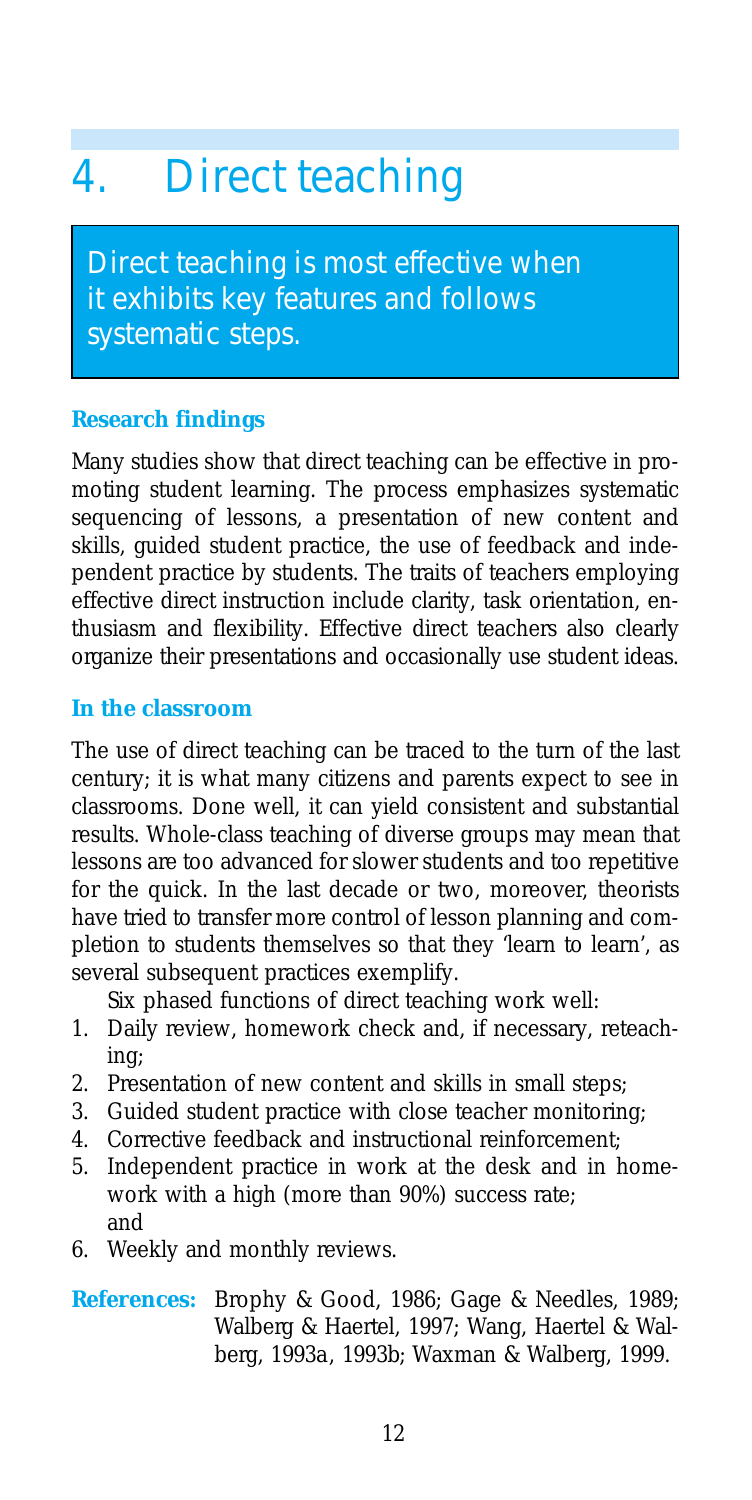### 5. Advance organizers

Showing students the relationships between past learning and present learning increases its depth and breadth.

#### **Research findings**

More than a dozen studies have shown that, when teachers explain how new ideas in the current lesson relate to ideas in previous lessons and other prior learning, students can connect the old with the new, which helps them to better remember and understand. Similarly, alerting them to the learning of key-points allows them to concentrate on the most crucial parts of the lessons.

#### **In the classroom**

Advance organizers help students focus on key ideas by enabling them to anticipate which points are important to learn. Understanding the sequence or continuity of subject-matter development, moreover, can be motivating. If students simply learn one isolated idea after another, the subject-matter may appear arbitrary. Given a 'mental road map' of what they have accomplished, where they are presently, and where they are going can avoid unpleasant surprises and help them to set realistic goals. Similar effects can be accomplished by goal-setting, overviewing and pre-testing before lessons that sensitize students to important points and questions that they will encounter in textbooks and will be presented by teachers.

It may also be useful to show how what is being learned solves problems that exist in the world outside school and that students are likely to meet in life. For example, human biology that features nutrition and its implications for food choices is likely to be more interesting than abstract biology.

Teachers and textbooks can sometimes make effective use of graphic advance organizers. Maps, timetables, flow charts depicting the sequence of activities, and other such devices may be worth hundreds of words. They may also be easier to remember.

**References:** Ausubel, 1968; Walberg & Haertel, 1997; Walker, 1987; Weinert, 1989.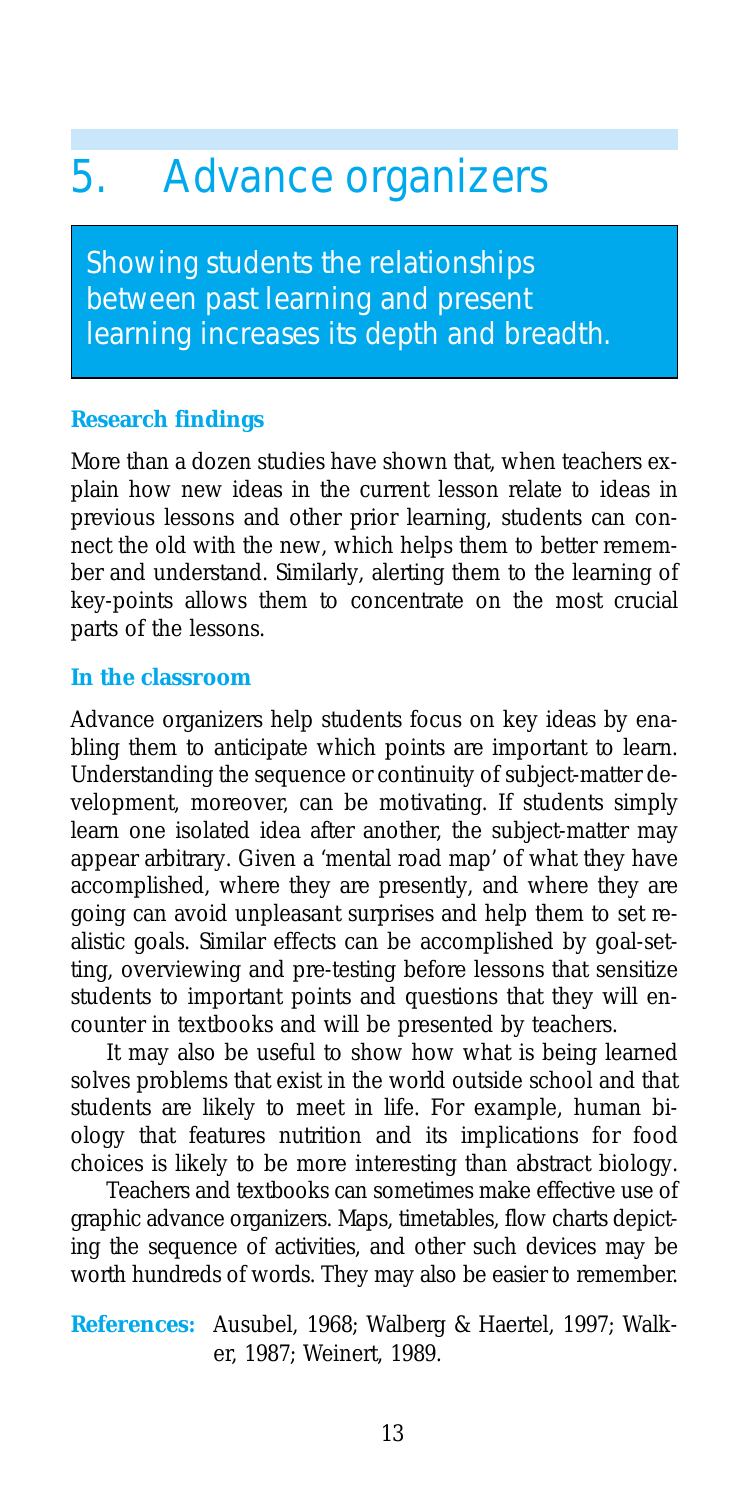# 6. The teaching of learning strategies

Giving students some choice in their learning goals and teaching them to be attentive to their progress yield learning gains.

#### **Research findings**

In the 1980s, cognitive research on teaching sought ways to encourage self-monitoring, self-teaching or 'meta-cognition' to foster achievement and independence. Skills are important, but the learner's monitoring and management of his or her own learning have primacy. This approach transfers part of the direct teaching functions of planning, allocating time and review to learners. Being aware of what goes on in one's mind during learning is a critical first step to effective independent learning.

Some students have been found to lack this self-awareness and must be taught the skills necessary to monitor and regulate their own learning. Many studies have demonstrated that positive effects can accrue from developed skills.

#### **In the classroom**

Students with a repertoire of learning strategies can measure their own progress towards explicit goals. When students use these strategies to strengthen their opportunities for learning, they simultaneously increase their skills of self-awareness, personal control and positive self-evaluation.

Three possible phases of teaching about learning strategies include:

- 1. Modelling, in which the teacher exhibits the desired behaviour;
- 2. Guided practice, in which students perform with help from the teacher; and
- 3. Application, during which students act independently of the teacher.

As an example, a successful programme of 'reciprocal teaching' fosters reading comprehension by having students take turns in leading dialogues on pertinent features of texts. By as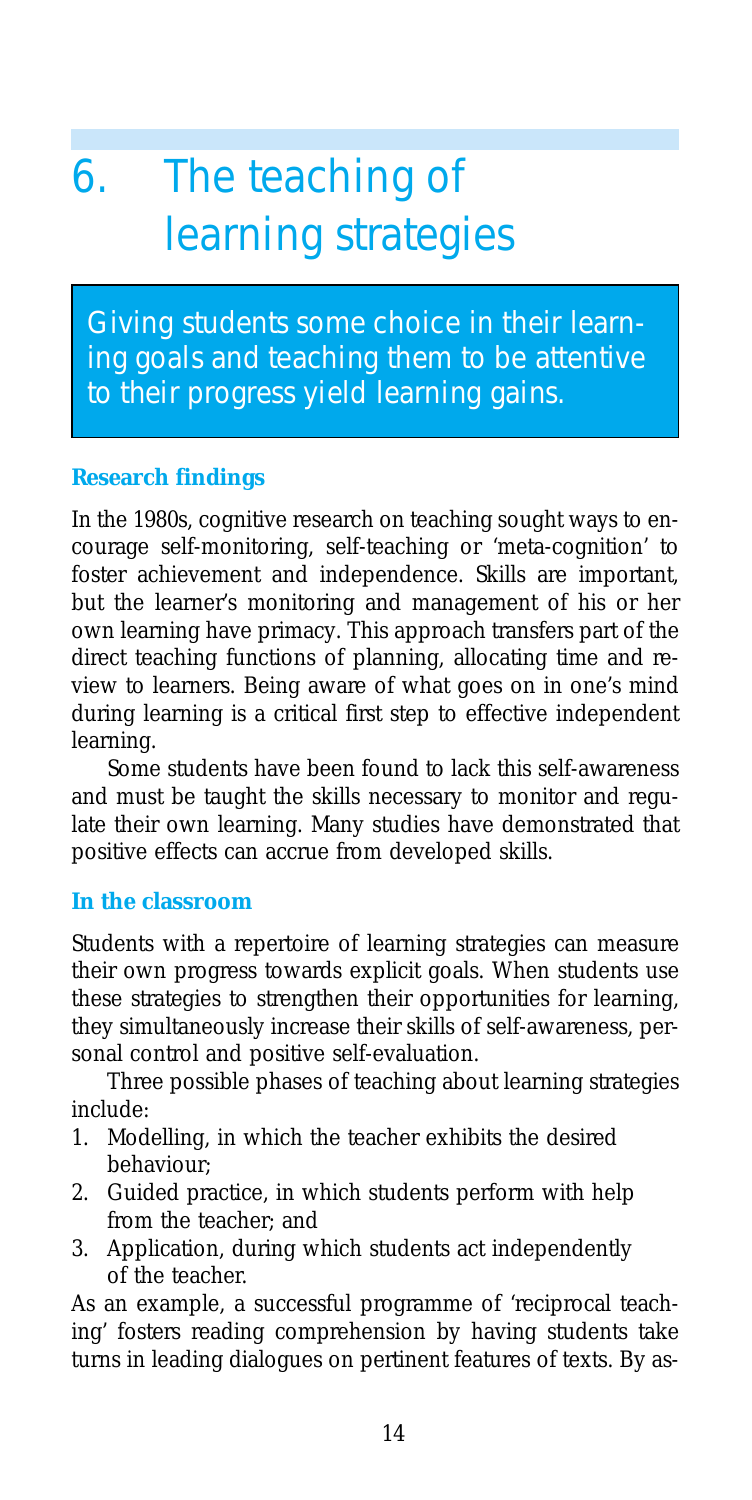suming the roles of planning and monitoring ordinarily exercised by teachers, students learn self-management. Perhaps that is why tutors learn from tutoring, and why it is said: 'To learn something well, teach it.'

**References:** Haller, Child & Walberg, 1988; Palincsar & Brown, 1984; Pearson, 1985; Walberg & Haertel, 1997.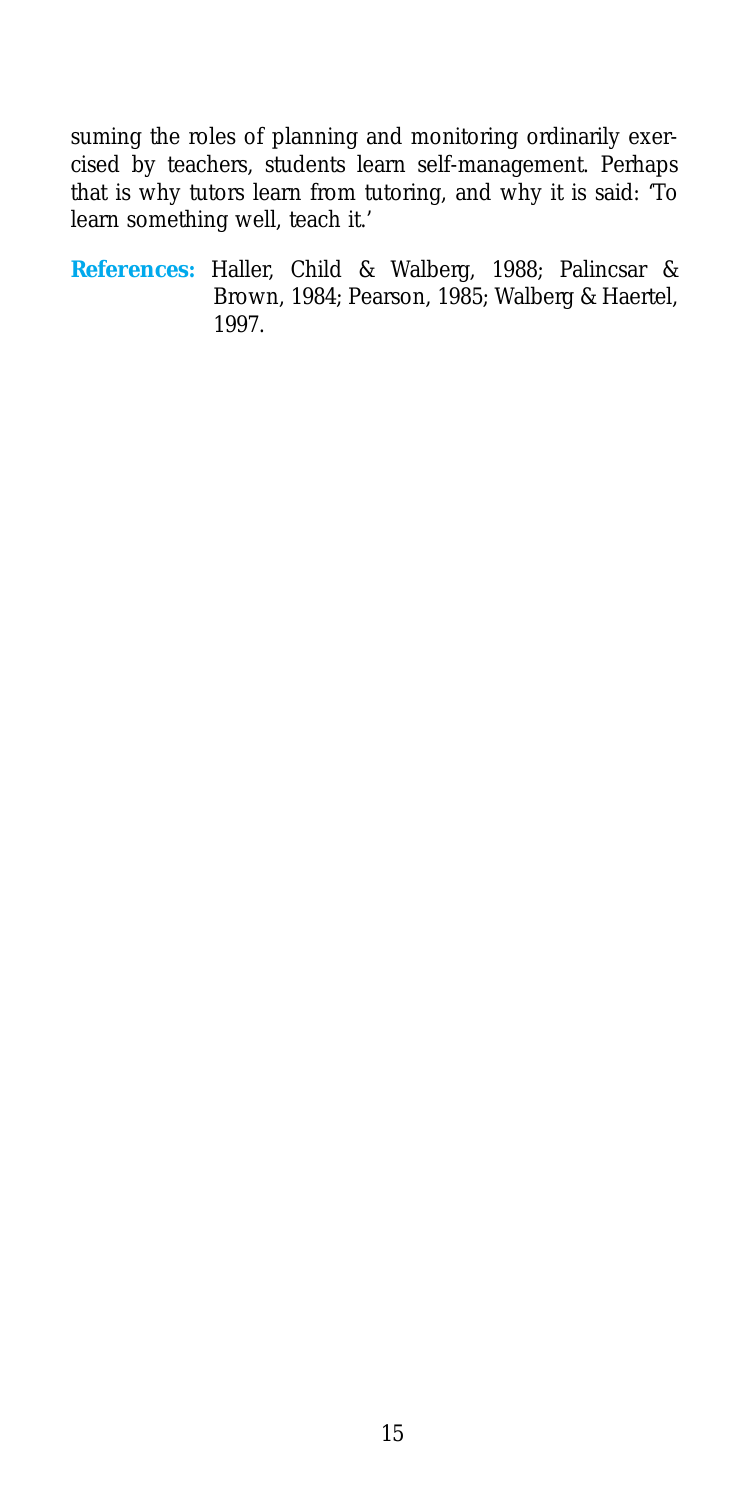# 7. Tutoring

Teaching one student or a small number with the same abilities and instructional needs can be remarkably effective.

#### **Research findings**

Tutoring gears learning to student needs. It has yielded large learning effects in several dozen studies. It yields particularly large effects in mathematics—perhaps because of the subject's well-defined sequence and organization. If students fall behind in a fast-paced mathematics class, they may never catch up unless their particular problems are identified and remedied. This individualized assessment and follow-up process is the virtue of tutoring and other means of adaptive instruction.

#### **In the classroom**

Peer tutoring (tutoring of slower or younger students by more advanced students) appears to work nearly as well as teacher tutoring; with sustained student practice it might be equal to teacher tutoring in some cases. Significantly, peer tutoring promotes effective learning in tutors as well as tutees. The need to organize one's thoughts in order to impart them intelligibly to others, the need to become conscious of the value of time, and the need to learn managerial and social skills are probably the main reasons for benefits to the tutor.

Even slower-learning students and those with disabilities can be in the position of teaching to others if they are given the extra time and practice that may be required to master a skill. This can give them a positive experience and increase their feelings of self-esteem. The success of two other practices in this booklet—the teaching of learning strategies and cooperative learning—is attributable to instructional features similar to those of tutoring.

**References:** Cohen, Kulik & Kulik, 1982; Ehly, 1980; Medway, 1991; Walberg & Haertel, 1997.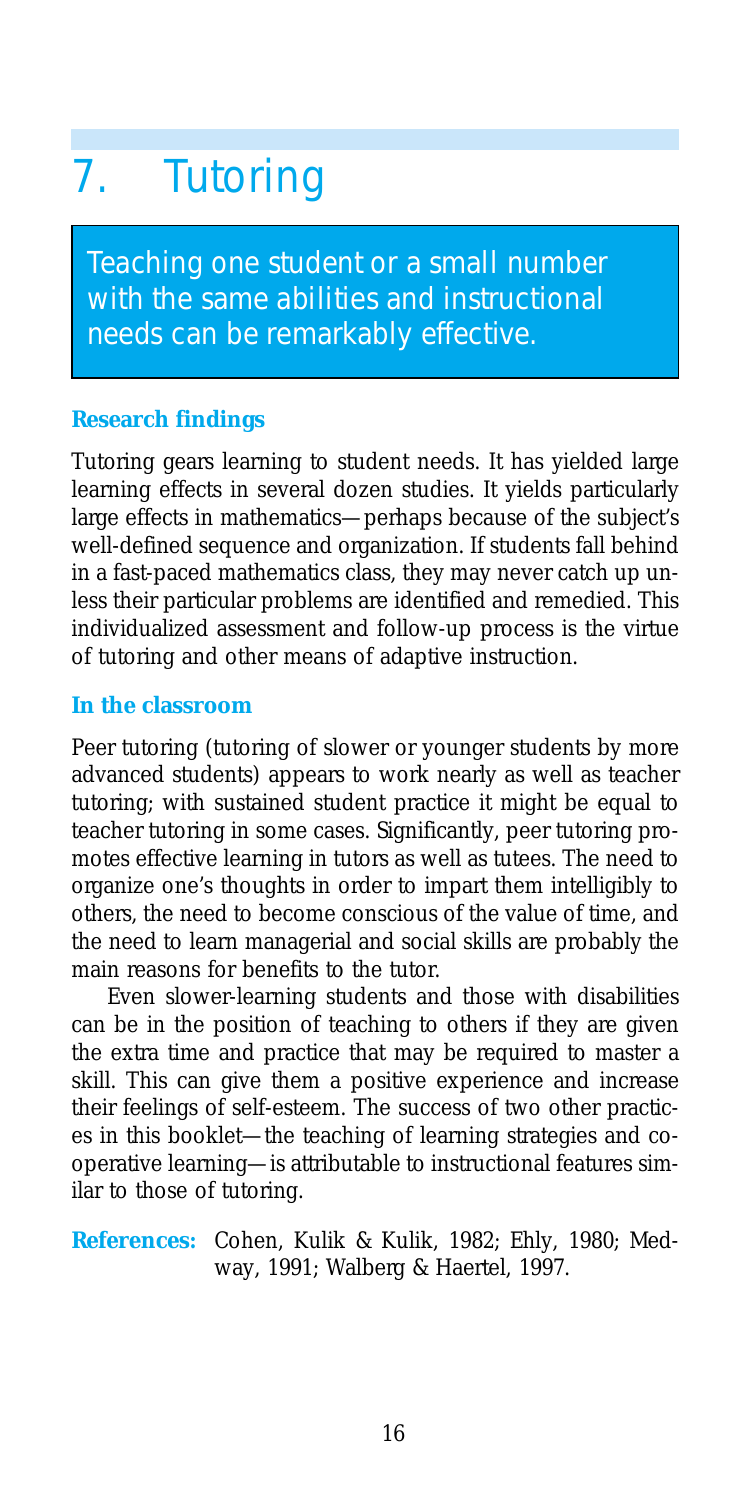### 8. Mastery learning

For subject-matter to be learned step by step, thorough mastery of each step is often optimal.

#### **Research findings**

More than fifty studies show that careful sequencing, monitoring and control of the learning process raise the learning rate. Pre-testing helps determine what should be studied; this allows the teacher to avoid assigning material that has already been mastered or for which the student does not yet have the prerequisite skills. Ensuring that students achieve mastery of initial steps in the sequence helps ensure that they will make satisfactory progress in subsequent, more advanced steps. Frequent assessment of progress informs teachers and students when additional time and corrective remedies are needed. Mastery learning appears to work best when the subject-matter is well organized.

#### **In the classroom**

Because of its emphasis on outcomes and careful monitoring of progress, mastery learning can save learners' time. It allows more time and remediation for students who need it. It also enables faster learners to skip material they already know. Since mastery learning suits instruction to the needs of each student, it can work better than giving the whole class the same lesson at the same time. Such whole-class teaching may be too hard for some learners and too easy for others.

Mastery learning programmes require special planning, materials and procedures. Teachers must be prepared to identify the components of instruction, develop assessment strategies so that individual students are appropriately placed in the instructional continuum, and provide reinforcement and corrective feedback—while continuously engaging students in lessons.

#### **References:** Bloom, 1988; Guskey, 1990; Kulik, Kulik & Bangert-Drowns, 1990; Walberg & Haertel, 1997; Waxman & Walberg, 1999.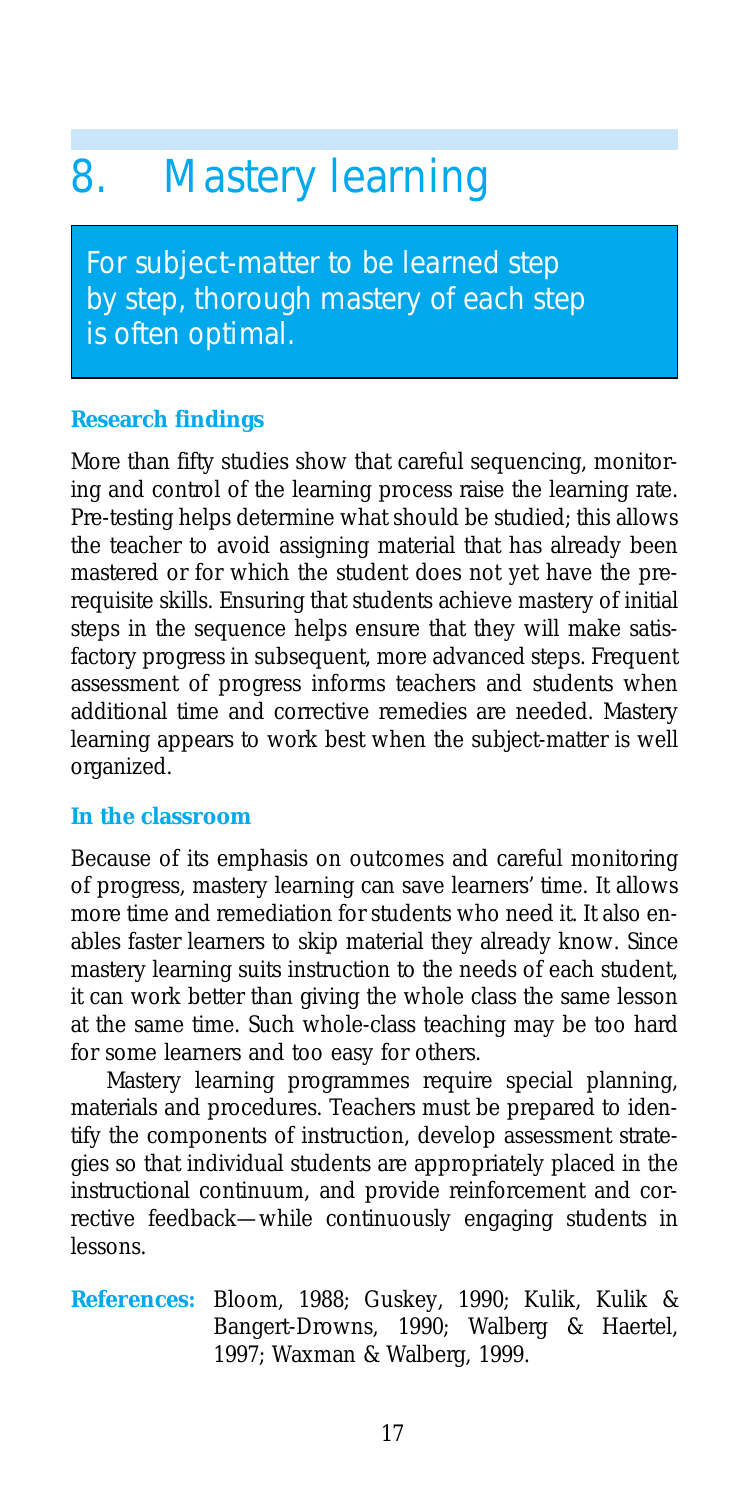### 9. Co-operative learning

Students in small, self-instructing groups can support and increase each other's learning.

#### **Research findings**

As shown by more than fifty studies, learning proceeds more effectively than usual when exchanges among teachers and learners are frequent and specifically directed towards students' problems and interests. In whole-class instruction, only one person can speak at a time, and shy or slow-learning students may be reluctant to speak at all. When students work in groups of two to four, however, each group member can participate extensively, individual problems are more likely to become clear and to be remedied (sometimes with the teacher's assistance), and learning can accelerate.

#### **In the classroom**

With justification, co-operative learning has become widespread. Not only can it increase academic achievement, but also it has other virtues. By working in small groups, students learn teamwork, how to give and receive criticism, and how to plan, monitor and evaluate their individual and joint activities with others.

It appears that modern workplaces increasingly require such partial delegation of authority, group management and co-operative skills. Like modern managers, teachers may need to become more like facilitators, consultants and evaluators, rather than supervisors. Nonetheless, researchers do not recommend that co-operative learning take up the whole school day; the use of a variety of procedures, rather than co-operative learning alone, is considered to be most productive.

In addition, co-operative learning means more than merely assigning children to small groups. Teachers must also carefully design and prepare for the small-group setting. Students need instruction in skills necessary to operate successfully in small groups. Decisions must be made about the use of individual or group accountability. Care must be taken in establishing the mix of strengths and needs represented by students in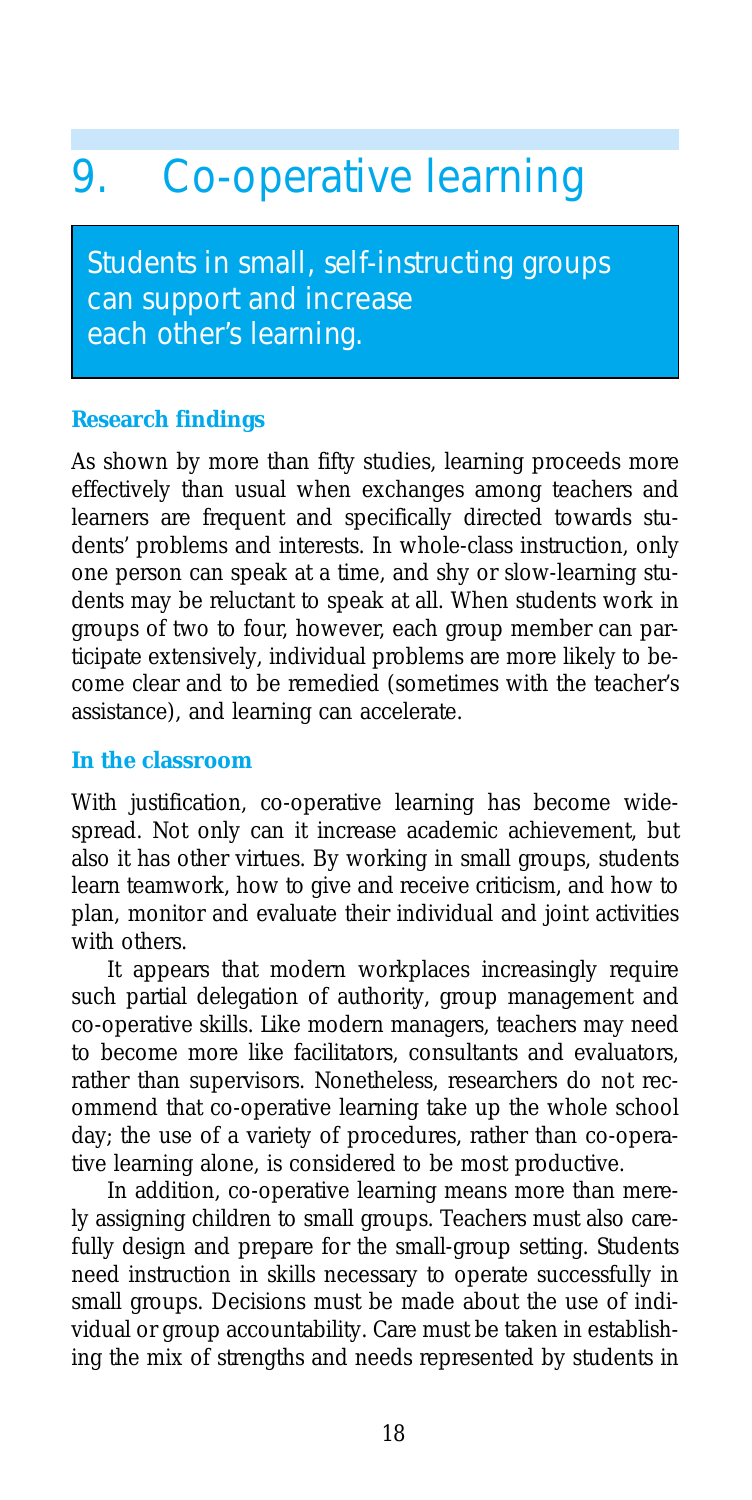the groups. Attention to these details will increase the likelihood that the co-operative groups will produce increased learning.

**References:** Hertz-Lazarowitz & Miller, 1992; Johnson & Johnson, 1989; Walberg & Haertel, 1997; Waxman & Walberg, 1999.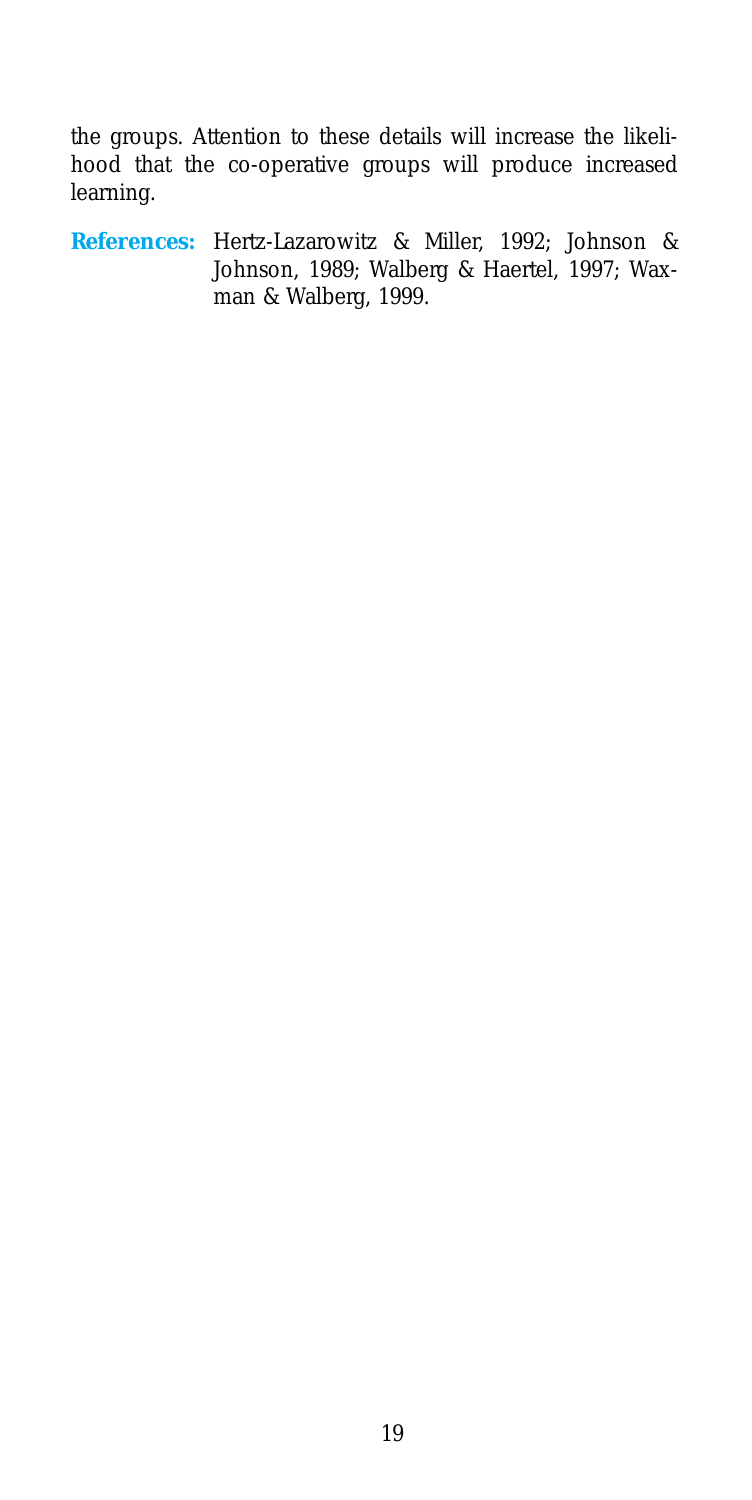### 10. Adaptive education

A variety of instructional techniques adapting lessons to individual students and small groups raises achievement.

#### **Research findings**

Adaptive instruction is an integrated diagnostic-prescriptive process that combines several of the preceding practices—tutoring, mastery and co-operative learning, and instruction in learning strategies—into a classroom management system to tailor instruction to individual and small-group needs. The achievement effects of adaptive programmes have been demonstrated. The broader effects of adaptive instruction are probably underestimated, since it aims at diverse ends that are difficult to measure, including student autonomy, intrinsic motivation, teacher and student choice and parental involvement.

#### **In the classroom**

Adaptive education requires implementation steps executed by a master teacher, including planning, time allocation, task delegation to aides and students, and quality control. Unlike most other practices, it is a comprehensive programme for the whole school day, rather than a single method that requires simple integration into one subject or into a single teacher's repertoire. Its focus on the individual student requires that barriers to learning are first diagnosed and then a plan developed to address those needs.

A student with special needs or experiencing academic difficulties becomes the shared responsibility of a team of teachers and specialists. Such an approach to education calls for teachers to develop a broad spectrum of teaching approaches, along with knowledge of when to use each of them most productively, and to co-ordinate their efforts with those of other professionals providing support to a student. Time and opportunity to do this are crucial for implementation of adaptive education.

Skilful professional management is required to integrate all aspects of the programme. For example, curricular co-ordina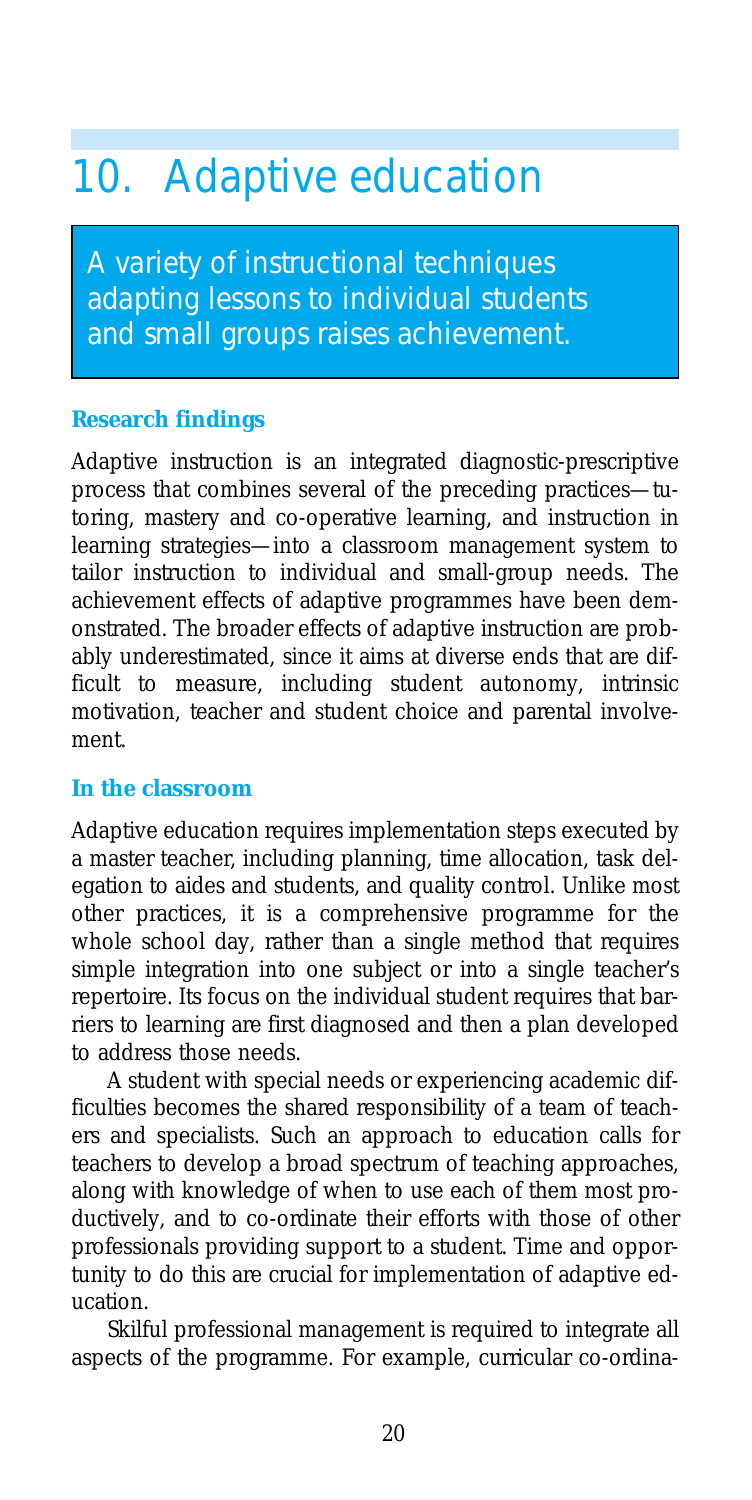tion means more than a plan for the teaching of subject-matter skills and knowledge across grade levels as it applies to *all* students. Instead, it encompasses the relationship of that curriculum to the abilities and needs of *each* student. Consequently, central-office staff, principals and teachers need more than usual training to install and maintain adaptive programmes.

As goals for school become more clear and uniform, it should be increasingly possible to develop and employ systemic approaches, such as adaptive education.

**References:** Walberg & Haertel, 1997; Wang 1992; Wang, Haertel & Walberg, 1998; Wang, Oates & Whiteshew, 1995; Wang & Zollers, 1990; Waxman & Walberg, 1999.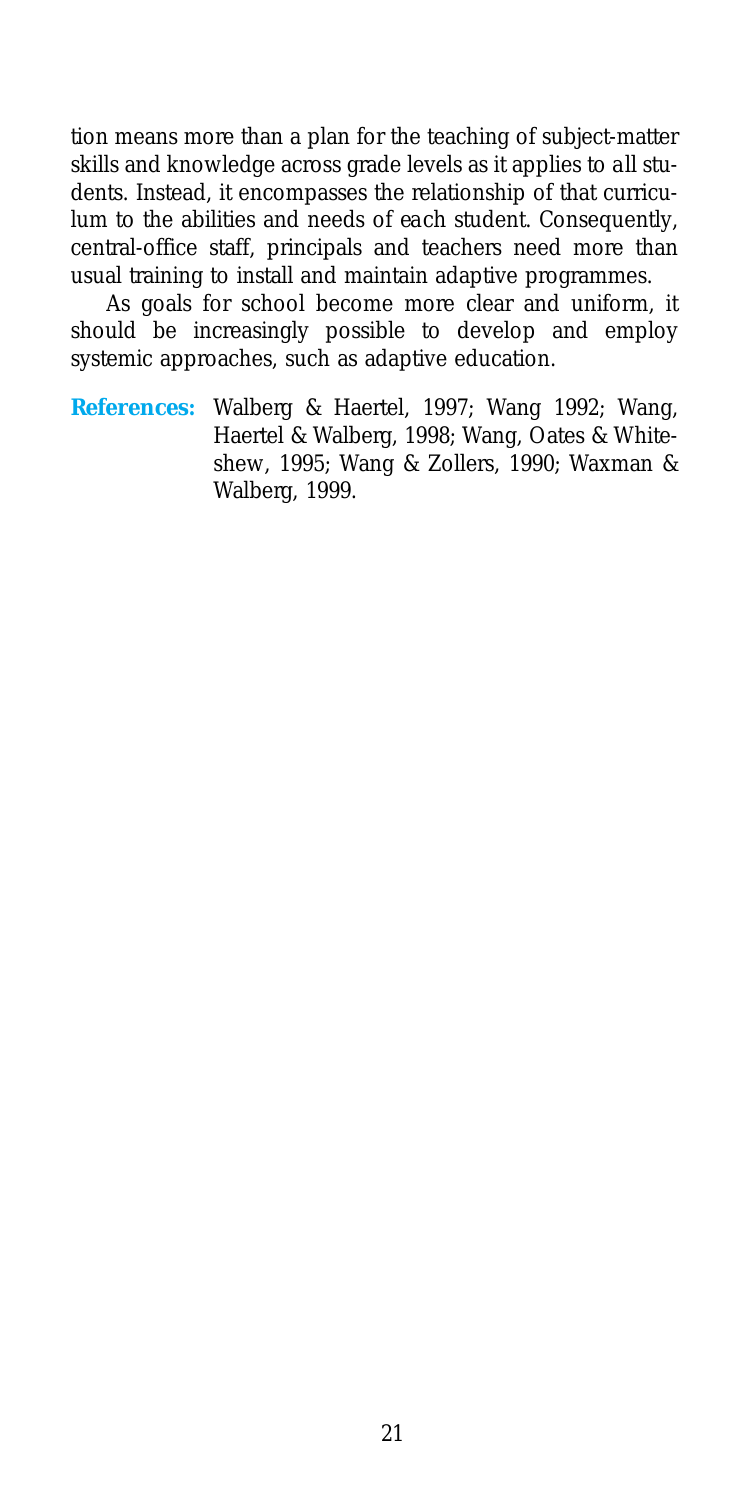### References

- Anderson, L.W.; Walberg, H.J. 1994. *Time piece: extending and enhancing learning time.* Reston, VA, National Association of Secondary School Principals.
- Ausubel, D.P. 1968. *Educational psychology: a cognitive view.* New York, Holt, Rinehart & Winston.
- Bloom, B.S. 1988. Helping all children learn well in elementary school—and beyond. *Principal* (Alexandria, VA), vol. 67, no. 4, p. 12–17.
- Brophy J.; Good, T. 1986. Teacher-effects results. *In:* Wittrock, M.C., ed. *Handbook of research on teaching*. New York, Macmillan.
- Cohen, P.A.; Kulik, J.A.; Kulik, C.L. 1982. Educational outcomes of tutoring: a meta-analysis of findings. *American educational research journal* (Washington, DC), vol. 19, no. 2, p. 237–48.
- Ehly, S.W. 1980. *Peer tutoring for individualized instruction*. Boston, MA, Allyn & Bacon.
- Fredrick, W.C. 1980. Instructional time. *Evaluation in education: an international review series* (Elmsford, NY), vol. 4, p. 148–58.
- Fredrick, W.C.; Walberg, H.J. 1980. Learning as a function of time. *Journal of educational research* (Washington, DC), vol. 73, p. 183–94.
- Gage, N.L.; Needles, M.C. 1989. Process-product research on teaching. *Elementary school journal* (Chicago, IL), vol. 89, p. 253–300.
- Graue, M.E.; Weinstein, T.; Walberg, H.J. 1983. School-based home reinforcement programs: a quantitative synthesis. *Journal of educational research* (Washington, DC), vol. 76, p. 351–60.
- Guskey, T.R. 1990. Cooperative mastery learning strategies. *Elementary school journal* (Chicago, IL), vol. 91, no. 1, p. 33–42.
- Haller, E.; Child, D.; Walberg, H.J. 1988. Can comprehension be taught? a quantitative synthesis. *Educational researcher* (Washington, DC), vol. 17, no. 9, p. 5–8.
- Hertz-Lazarowitz, R.; Miller, N., eds. 1992. *Interaction in co-operative groups.* New York, Cambridge University Press.
- Husén, T.; Postlethwaite, T.N., eds. 1994. *International encyclopedia of education*. 2nd ed. Oxford, UK, Elsevier Science.
- Iverson, B.K.; Walberg, H.J. 1982. Home environment and learning: a quantitative synthesis. *Journal of experimental education* (Boulder, CO), vol. 50, p. 144–51.
- Johnson, D.W.; Johnson, R. 1989. *Co-operation and competition: theory and research*. Edina, MN, Interaction Book Co.
- Kulik, J.A.; Kulik, C.L.; Bangert-Drowns, R.L. 1990. Effectiveness of mastery learning programs: a meta-analysis. *Review of educational research* (Washington, DC), vol. 60, no. 2, p. 265–99.
- Lipsey, M.W.; Wilson, D.B. 1993. The efficacy of psychological, educational, and behavioral treatment: confirmation from meta-analysis. *American psychologist* (Washington, DC), vol. 49, p. 1181–209.
- Medway, F.J. 1991. A social psychological analysis of peer tutoring. *Journal of developmental education* (Boone, NC), vol. 15, no. 1, p. 20–26.
- Palincsar, A.M.; Brown, A. 1984. Reciprocal teaching of comprehension fostering and comprehension monitoring activities. *Cognition and instruction* (Hillsdale, NJ), vol. 1, p. 117–76.
- Paschal, R.; Weinstein, T.; Walberg, H.J. 1984. Effects of homework: a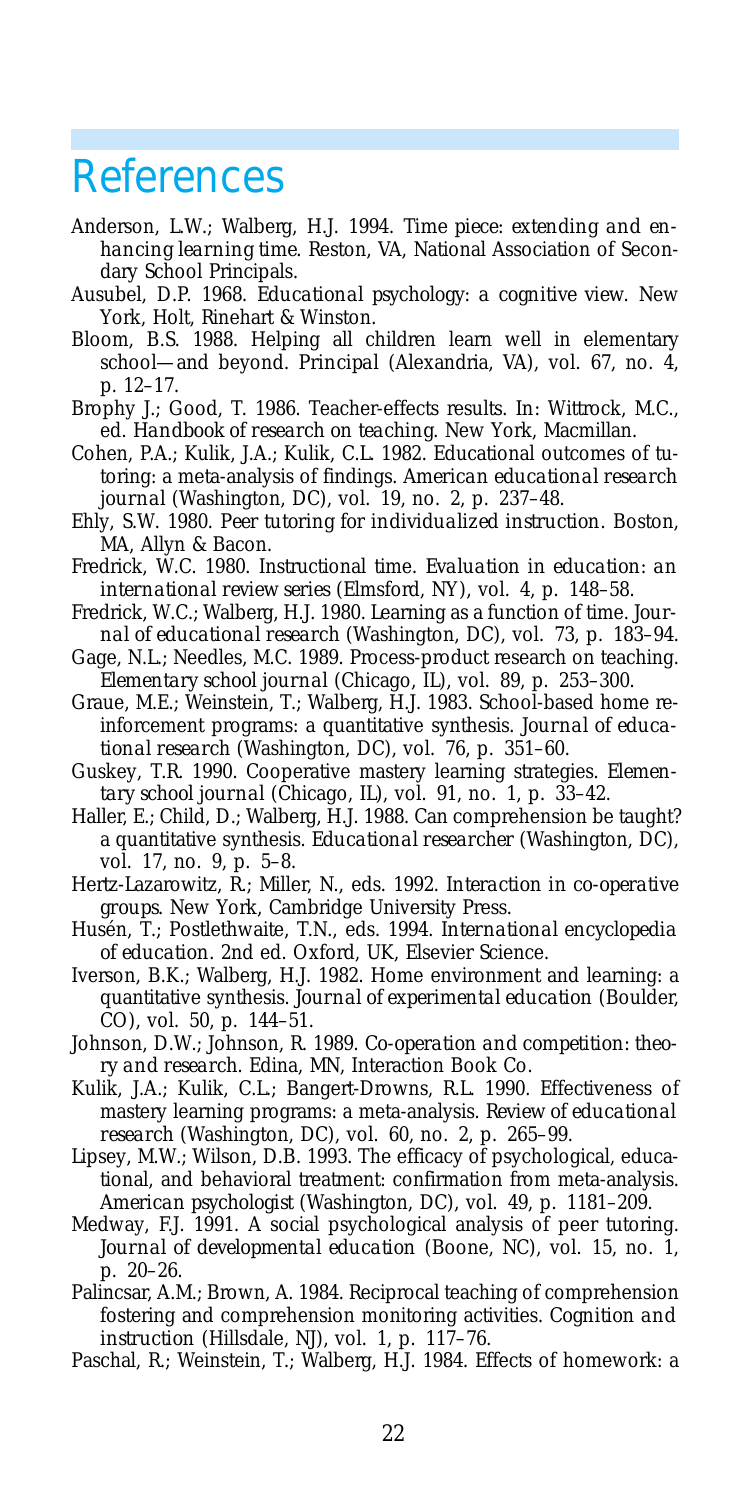quantitative synthesis. *Journal of educational research* (Washington, DC), vol. 78, p. 97–104.

- Pearson, D. 1985. Reading comprehension instruction: six necessary steps. *The reading teacher* (Newark, DE), vol. 38, p. 724–38.
- Peng, S.; Wright, D. 1994. Explanation of academic achievement of Asian American students. *Journal of educational research* (Washington, DC), vol. 87, no. 6, p. 346–52.
- Stevenson, H.W.; Lee, S.Y.; Stigler, J.W. 1986. Mathematics achievement of Chinese, Japanese, and American children. *Child development* (Chicago, IL), vol. 56, p. 718–34.
- Stigler, J.; Lee, S.; Stevenson, H. 1987. Mathematics classrooms in Japan, Taiwan, and the United States. *Child development* (Chicago, IL), vol. 58, no. 1272–285.
- Walberg, H.J. 1984. Improving the productivity of America's schools. *Educational leadership* (Alexandria, VA), vol. 41, no. 8, p. 19–27.
- Walberg, H.J. 1986. Synthesis of research on teaching. *In:* Wittrock, M.C., ed. *Handbook of research on teaching,* New York, Macmillan.
- Walberg, H.J. 1994. Homework. In: Husén, T.; Postlethwaite, T.N., eds. *International encyclopedia of education*. 2nd ed. Oxford, UK, Pergamon.
- Walberg, H.J.; Fredrick, W.C. 1991. *Extending learning time*. Washington, DC, U.S. Department of Education, Office of Educational Research and Improvement.
- Walberg, H.J.; Haertel, G.D., eds. 1997. *Psychology and educational practice.* Berkeley, CA, McCutchan Publishing.
- Walberg, H.J.; Paik, S.J. 1997. Home environments for learning. *In:* Walberg, H.J.; Haertel, G.D., eds. *Psychology and educational practice,* p. 356–68. Berkeley, CA, McCutchan Publishing.
- Walker, C.H. 1987. Relative importance of domain knowledge. *Cognition and instruction* (Hillsdale, NJ), vol. 4, no. 1, p. 25–42.
- Wang, M.C. 1992. *Adaptive education strategies: building on diversity*. Baltimore, MD, Paul H. Brookes Publishing.
- Wang, M.C.; Haertel, G.D.; Walberg, H.J. 1993*a*. Toward a knowledge base for school learning. *Review of educational research* (Washington, DC), vol. 63, p. 249–94.
- Wang, M.C.; Haertel, G.D.; Walberg, H.J. 1993*b*. What helps students learn? *Educational leadership* (Alexandria, VA), vol. 51, no. 4, p. 74–79.
- Wang, M.C.; Haertel, G.D.; Walberg, H.J. 1998. Models of reform: a comparative guide. *Educational leadership* (Alexandria, VA), vol. 55, no. 7, p. 66–71.
- Wang, M.C.; Oates, J.; Whiteshew, N. 1995. Effective school responses to student diversity in inner-city schools: a co-ordinated approach. *Education and urban society* (Thousand Oaks, CA), vol. 27, no. 4, p. 32–43.
- Wang, M.C.; Zollers, N.J. 1990. Adaptive education: an alternative service delivery approach. *Remedial and special education* (Austin, TX), vol. 11, no. 1, p. 7–21.
- Waxman, H.C.; Walberg, H.J. 1999. *New directions for teaching practice and research*. Berkeley, CA, McCutchan Publishing.
- Weinert, F. 1989. The relation between education and development. *International journal of educational research* (Tarrytown, NY), vol. 13, no. 8, p. 827–948.
- Wittrock, M.C., ed. 1986. *Handbook of research on teaching*. New York, Macmillan.